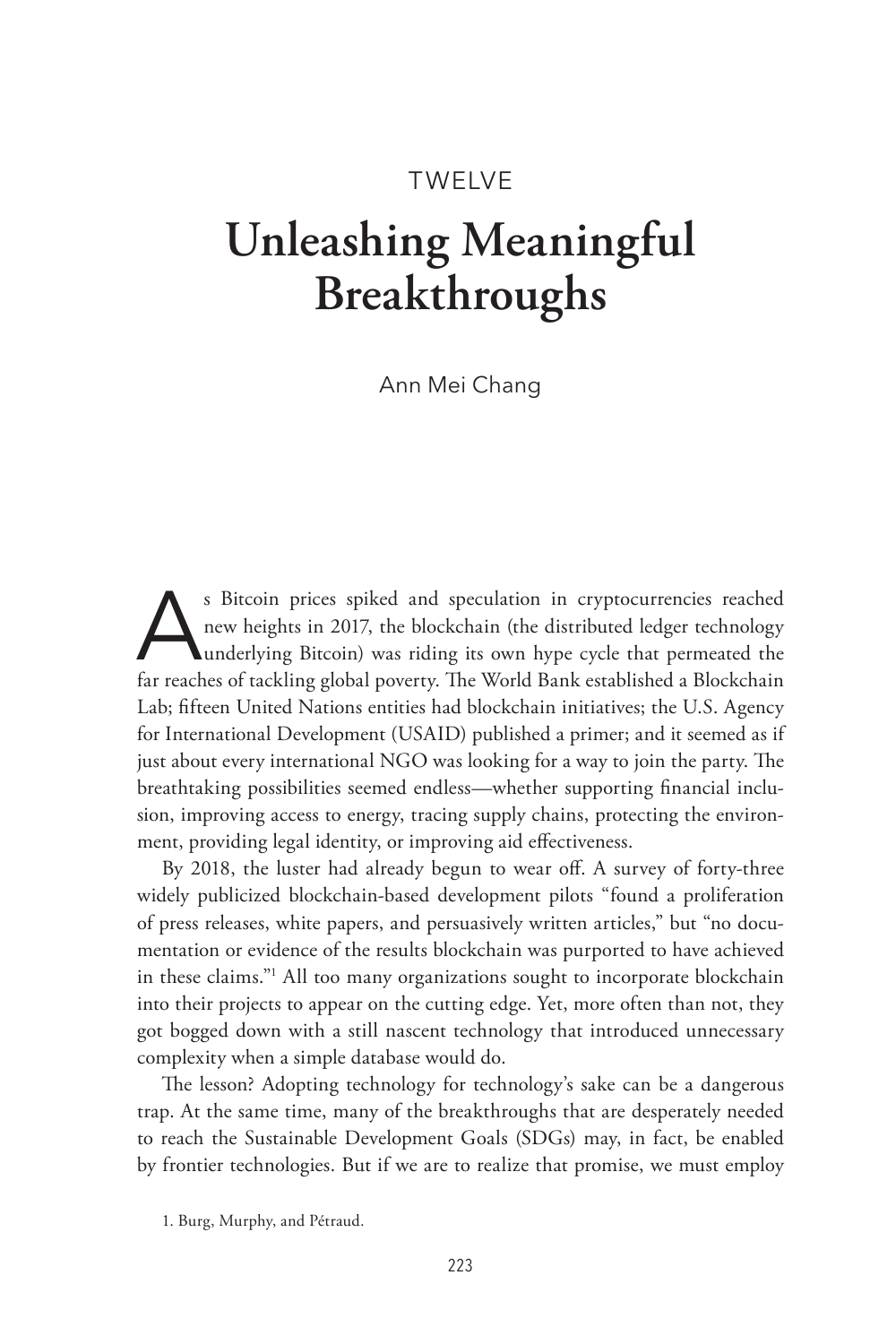proven design methodologies, consider older technological advances that have yet to reach billions who could benefit, and vastly increase financing for both the smart risk-taking and shared technology platforms that hold the potential to accelerate progress. The breakthrough we most need is a new approach to innovation, not yet another new technology.

## **Breaking through with Better Design**

The tendency to herd toward frontier technologies is not new. As mobile phones proliferated across Africa earlier this century, so did the enthusiasm to harness these devices to improve health, education, agriculture, and beyond. In Uganda alone, dozens of mobile health (mHealth) pilots were deployed; for the most part, without regard to duplication of effort, integration with government systems, or a pathway to scale. The situation became such a drain on the health ministry that it took the unprecedented step of issuing a moratorium on further mHealth projects in 2012, so they could institute consistent policies and ensure better coordination.2 Sadly, the global development landscape is littered with flashy tech solutions that never lived up to their promise. In a well-known example, Nicholas Negroponte's heralded One-Laptop-per-Child initiative garnered a lot of press when it launched in 2005, but never delivered on its goal to transform education and lift millions out of poverty. Costs were too high, elements of the design were impractical, tech support was nonexistent, and the practicalities of training teachers and incorporating devices into the classroom were ignored.<sup>3</sup>

It's tempting to believe these well documented examples are outliers, but the tendency toward the shiny and new versus the boring and pragmatic remains commonplace today. To quote Kentaro Toyamo, "Technology is never the main driver of social progress. Technology is only an amplifier of human conditions." After a decade of designing technologies for humanitarian causes, Toyama found that no technology, however dazzling, could drive social change on its own.<sup>4</sup> Many other luminaries in the technology for development arena, such as Tim Unwin, have drawn similar conclusions.<sup>5</sup> In other words, before we plow ahead and conclude that "there's an app for that," we must take the time to understand the context and concerns of the affected communities. Frontier technologies can only realize their potential if we stay grounded in real problems, have the humility to recognize and validate uncertainties, and design for the scale that will be needed from the start.

2. McCann. 3. Wooster. 4. Toyama. 5. Unwin.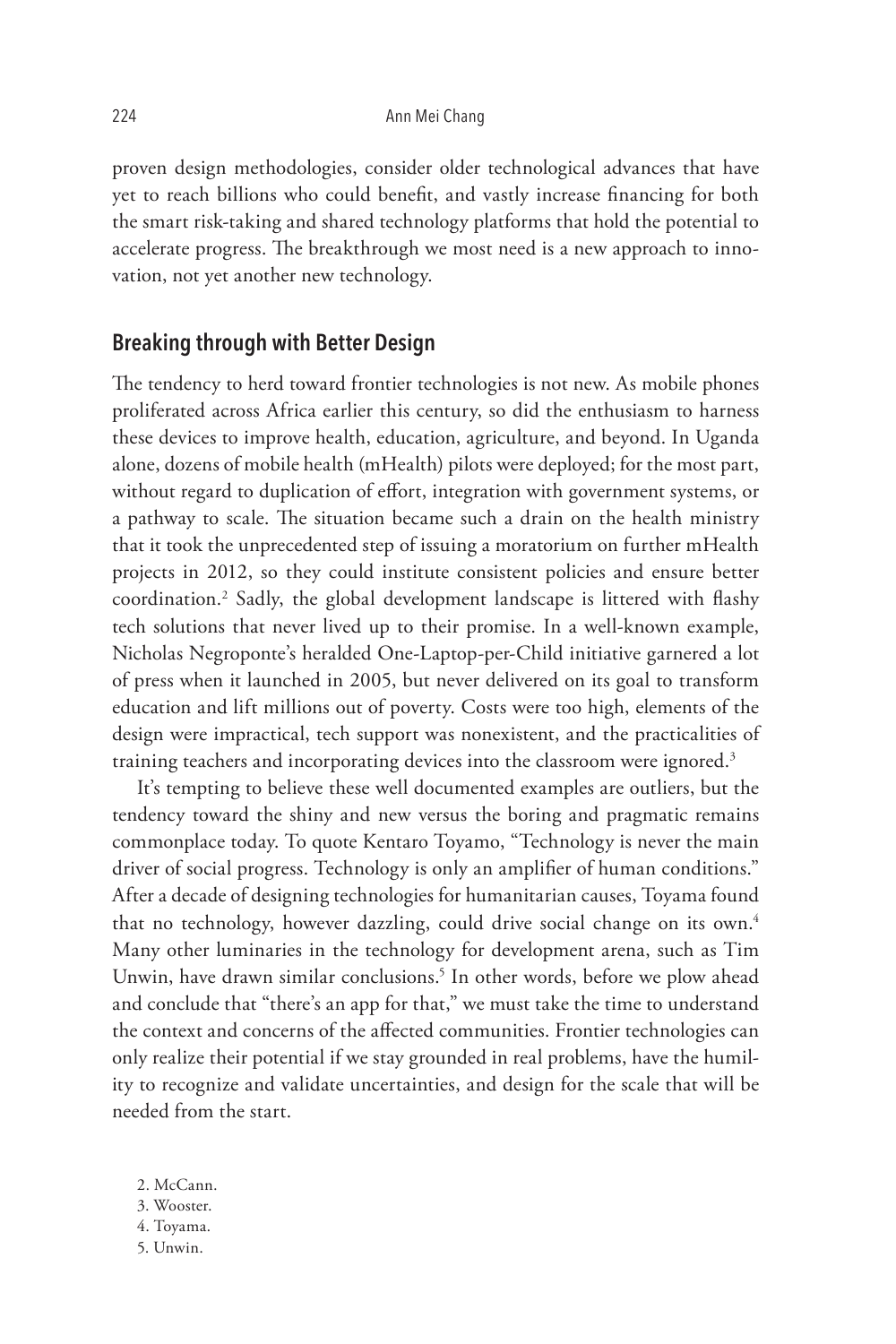An important mantra among entrepreneurs is to "fall in love with the problem, not the solution." Alas, given the pressures on global development practitioners to differentiate themselves and their organizations, there's been a tendency to look for quick wins that give the *perception* of being on the cutting edge rather than invest in the painstaking work of listening to affected communities, questioning assumptions, and continually learning and adapting to find a solution that works. Not surprisingly, this rarely results in meaningful impact that can be both scaled and sustained.

To address this and other predictable and preventable mistakes that have caused digitally enabled programs to fail over and over again, a communitydriven effort codified learnings over the years to create the Principles for Digital Development in 2014. These nine living guidelines have now been endorsed by over two hundred global development organizations and capture best practices for using information and communication technologies (ICT) in development projects, based on the practical experiences and learnings of hundreds of development practitioners. In 2015, the International Development Innovation Alliance (IDIA, a collaboration among leading global development donors and agencies) committed to six principles for innovation along similar lines.7 They were later expanded to eight in 2018 and endorsed by the G7 as the Whistler Principles to Accelerate Innovation for Development Impact. These sets of principles represent an important start and articulate a consistent view on the best practices for innovation: user-centered design, the importance of understanding context, smart risk-taking, fast iteration, building for scale and sustainability, and collaboration. Unfortunately, when it comes to action, the sector still falls far short of its rhetoric.

If we are truly committed to accelerating progress toward the SDGs, we must start, first, by understanding the realities of the participants, communities, and ecosystems that will be affected, so that any solution is designed appropriately for the context. Second, it's important to approach any intervention with deep humility, be explicit about the risks, and validate our assumptions. Third, the most basic technologies can simplify data collection and enable us to more quickly learn, iterate, and adapt. Finally, initiatives should not start and end with a pilot. To move the needle meaningfully on the SDGs, we must design for scale and sustainability from the start.

<sup>6.</sup> Principles for Digital Development.

<sup>7.</sup> The International Development Innovation Alliance.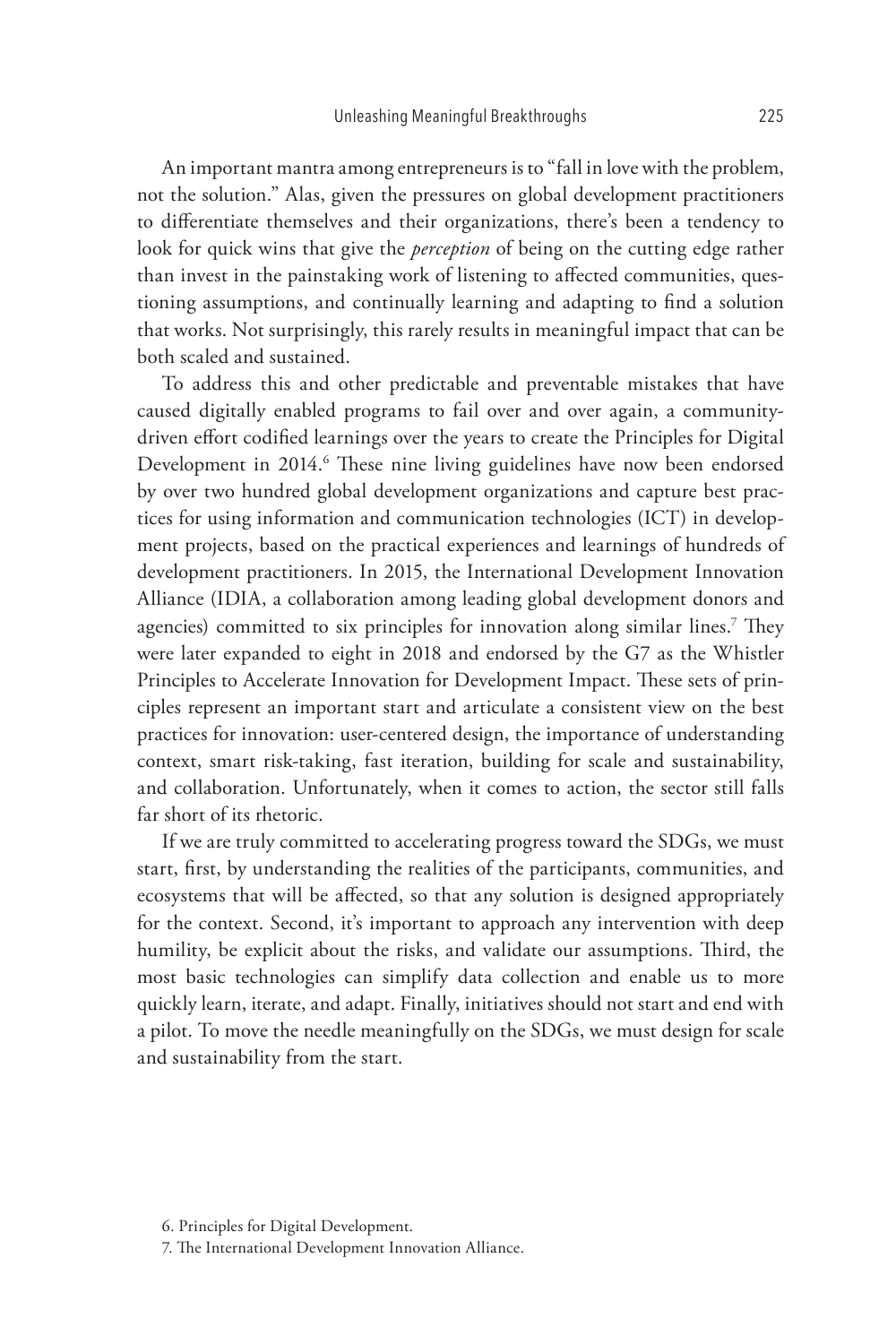#### *Understand Context*

Perhaps the biggest source of failure for technology-based solutions in global development is simply a lack of understanding and appreciation for the local context—whether that be individual capacity, social norms, or community dynamics. Witness the innumerable attempts to set up computer labs that fall into disrepair, smartphone apps designed for people who do not have smartphones, and lauded inventions like the PlayPump (a children's merry-go-round that pumps water)<sup>8</sup> and Soccket (a soccer ball that generates electricity)<sup>9</sup> that were impractical and quickly fell into disuse.

To make matters worse, digital solutions may only serve to further marginalize millions of women. With the mobile internet usage gender gap at approximately 30 percent in developing countries, well-meaning digital resources can be out of reach and risk further entrenching existing inequities. Even efforts deliberately targeted at bringing women online have largely failed. Digital skills training can only go so far when areas in the Sahel and northern India ban women from using mobile phones outright. And for women living on under a dollar a day, initiatives to promote digital activism can seem disconnected from their realities.<sup>10</sup>

These and so many other instances where heady promises crashed into disappointing reality should serve as an important caution when deploying technology that will directly touch individuals and communities (in contrast to a disaster prediction system that is used by experts). Here, we must start with a deep understanding and appreciation of the context and underlying drivers of the problem we aim to address—through ethnographic research, social science, and a lot of listening. The first of the Principles for Digital Development, "design with the user" and human-centered design approaches, offer valuable guidance for cocreating with intended customers throughout the project lifecycle to ensure any technology is introduced in a way that truly enhances lives.

#### *Test Assumptions*

Even when the initial design is strongly rooted in the local culture and context, there is inherent uncertainty in any new intervention. This is where a healthy dose of humility is needed. One of the wonderful aspects of mission-driven work is the collegial and supportive environment, built on a sense of shared purpose. The downside is that mutual encouragement can quickly devolve into groupthink.

8. Stellar. 9. Starr. 10. Sterling.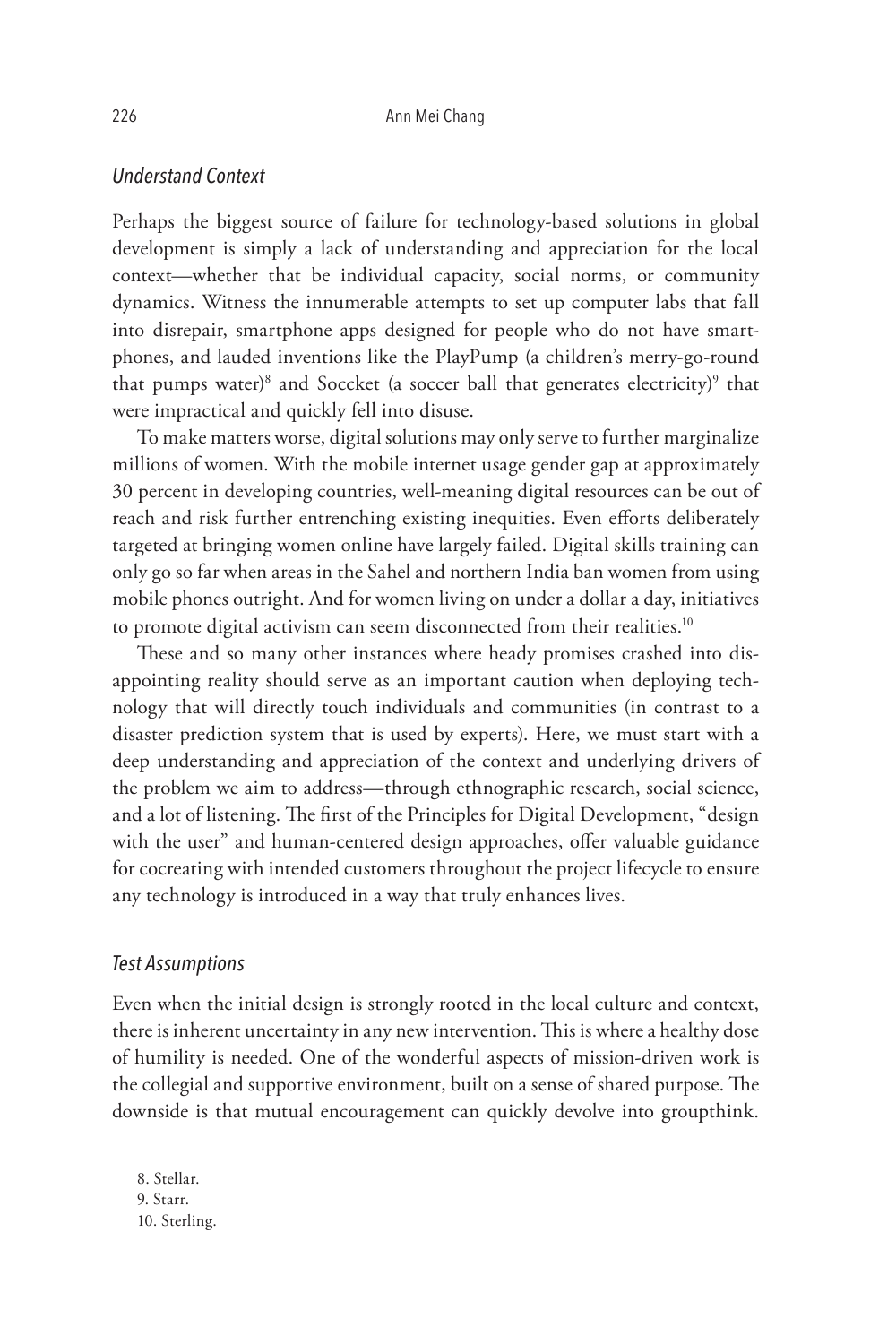Who has the heart to shoot down the plans of an enthusiastic coworker who has been working long hours and making financial sacrifices for the cause? Thus, it can take an intentional effort to take a step back, play devil's advocate, and ask the tough questions about what might go wrong. But doing so is necessary to surface risks, create a proactive learning agenda, and target lightweight experiments for validation before a larger investment is made.

The real needs of real people must come before any frontier technology, however exciting. Once we have gained a deep understanding of the problems and have identified a successful approach to drive change, technological advances hold unrivaled potential to reduce costs, increase reach, and improve targeting and analysis. For example, before investing in a digital agriculture solution, we might start by validating the key elements with an in-person service to confirm that recommended farming techniques are adopted, loans are repaid, and farm yields are increased. Based on these learnings, technologies such as mobile money and video tutorials could enable us to affordably reach a far wider audience with the proven practices. In contrast, many mobile-enabled agriculture apps have been launched with much hoopla, only to fall far short of the hoped-for adoption and impact.<sup>11</sup> Similarly, before driving massive publicity and investing large sums, a prototype PlayPump could have been placed in a village to observe whether children's natural play patterns would turn the roundabout enough cycles each day to generate the energy needed to pump a sufficient quantity of water for a village.

How we measure success matters. Most global development programs tend to focus on activities performed, such as the number of people reached, then hold implementers accountable for delivering to those numbers. In reality, providing digital skills training for a thousand women is not particularly meaningful if at the end they still cannot afford a data plan or are prohibited from accessing the internet at home. Instead, when testing new solutions, unit-level metrics (such as the adoption rate, engagement rate, retention rate, success rate, and unit costs) are a far more meaningful indicator of success. If we are using cryptocurrency to try and make cash transfers more secure, it matters less how many people received a deposit and matters more what percentage of them were able to easily access and use those funds. For more mature interventions, shifting measurements to focus on outcomes rather than activity better aligns the interests of all parties toward delivering more cost-effective results.

<sup>11.</sup> Emeana, Trenchard, and Dehnen-Schmutz.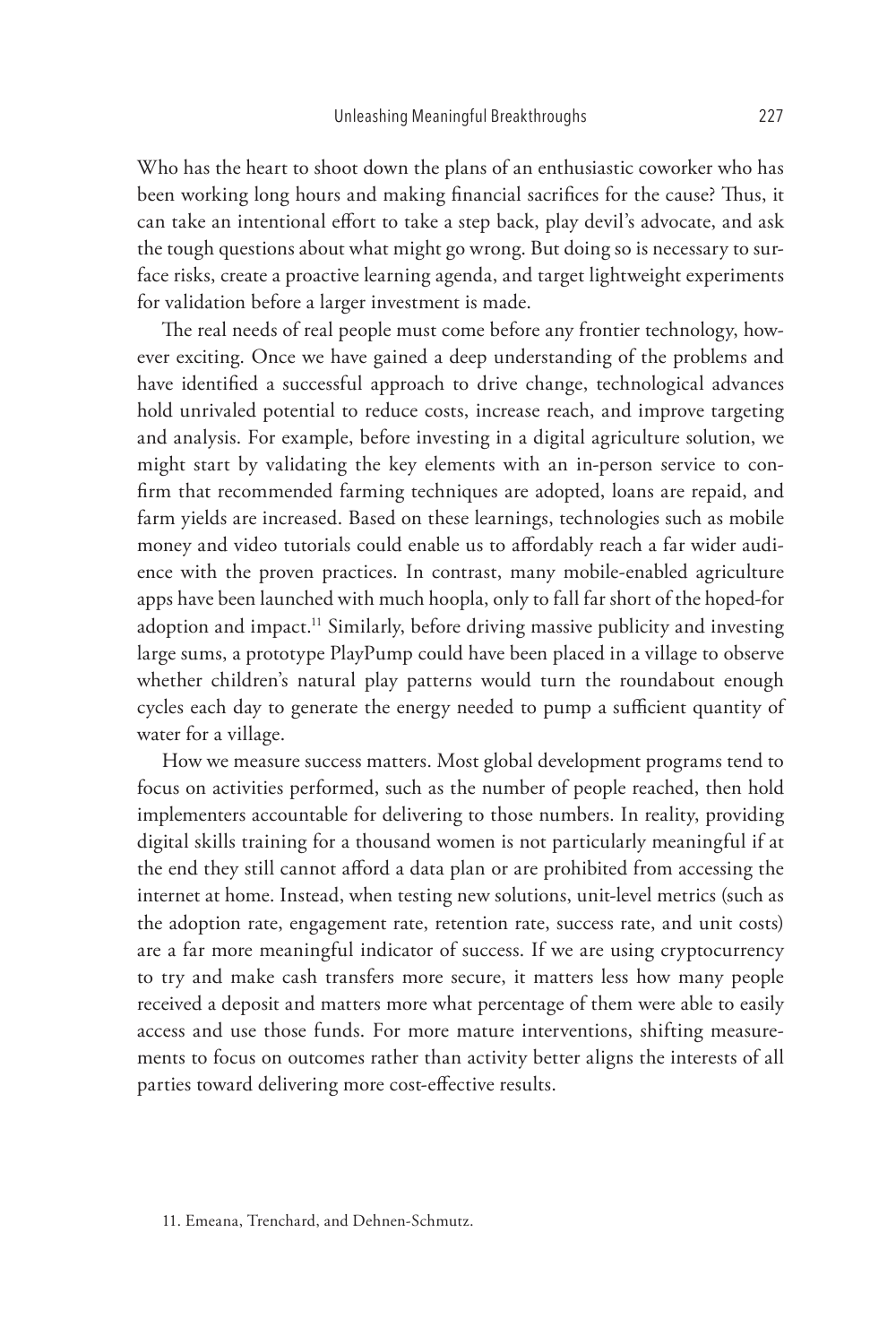## *Accelerate Progress*

While digital development initiatives typically focus on how technology can be directly applied to improve lives, the potential to drive faster feedback loops for interventions of all stripes may, in aggregate, have an even more profound impact. Mobile-enabled digital tools can facilitate a near real-time two-way stream of communication to provide visibility into how a service is being received by those who use it, track operational data, and gather indicators of effectiveness. This data, in turn, can unleash the possibility for the rapid adaptation and improvement needed to amplify impact by responding to user needs, addressing service inefficiencies or disruptions, and continually optimizing to increase effectiveness.

In simplest form, pure Short Message Service (SMS) or Interactive Voice Response (IVR) systems can create a direct line to the people we aim to serve. Feedback can be solicited immediately to assess customer satisfaction, or even years later, as Harambee Youth Accelerator in South Africa does to keep their fingers on the pulse of the employment trajectory for their participating youth long after their direct engagement. Feedback systems can also be used to track broader trends, such as with UNICEF's U-Report, which surfaces the voices of over 10 million young people in sixty-eight countries to give policymakers insight into their opinions, concerns, and attitudes.<sup>12</sup> In Uganda, a study found that over half of U-Reporters interviewed saw at least some changes made in their district as a result.<sup>13</sup> Multiple platforms have emerged to facilitate such direct community engagement, including UNICEF's RapidPro (which powers U-Report), Ushahidi (based on open source software developed in Kenya), FrontlineSMS, CommCare, and Premise (which crowdsources data from a network of hundreds of thousands of people around the world).

More sophisticated smartphone apps, particularly in the hands of intermediaries such as agricultural extension workers, community health workers, or teachers, can both increase productivity and accelerate feedback. For example, the Smart Health app, developed by Living Goods and Medic Mobile, includes a clinical decision support system to help community health workers make consistent and accurate diagnoses and develop treatment plans. At the same time, patient health data is captured in digital form (enabling real-time monitoring of health worker performance) and integrated with government systems (providing immediate visibility into any concerning trends).

Given the constraints arising from lockdowns imposed during COVID-19, many development organizations were forced to rapidly transition from inperson and often paper-based monitoring to some form of digital data collection.

12. Rehman. 13. Peixoto and Sifry.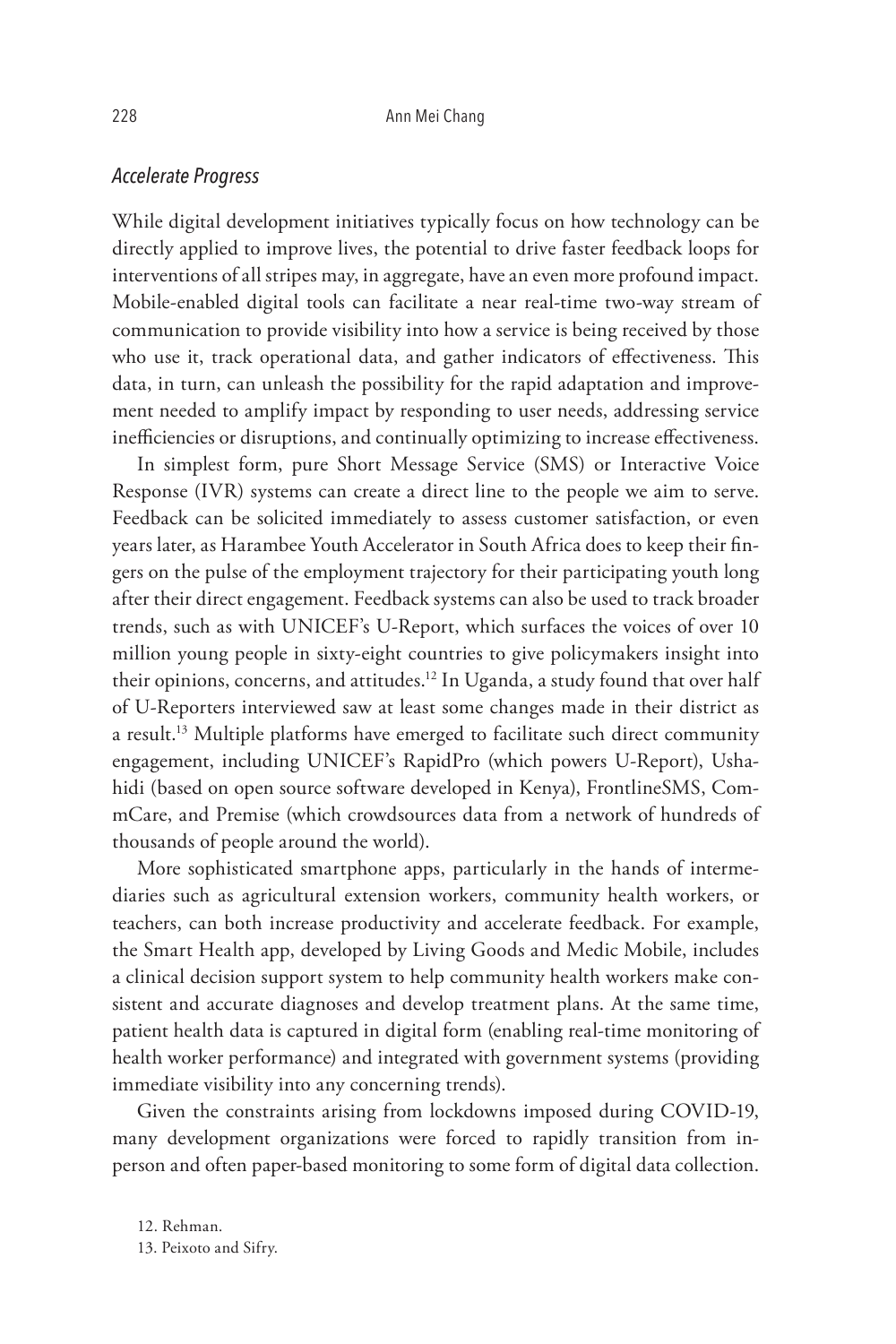This not only enabled programs to continue operations, but also revealed that in many situations meaningful data can be gathered more quickly and at lower cost, digitally. As a result, these new tools will hopefully continue to persist in large degree far beyond the pandemic, expanding the timeliness, frequency, and accuracy of feedback from communities.

#### *Design for Scale*

Many of the frontier technologies discussed in this book hold the potential to unleash massive scale by expanding reach, improving targeting, and minimizing incremental costs. For example, a remedial lesson effectively delivered by a teacher could be designed to be accessed by thousands through an app without incurring the additional cost and logistics of in-person lessons. Artificial intelligence could further identify and target students most in need of an additional boost based on their grades and attendance. Of course, we must be cognizant that any technology-based intervention runs the risk of further exacerbating inequity if it leaves out poorer and more rural populations by requiring a smartphone or internet access to participate.

At the same time, technology projects themselves must be designed for scale and sustainability from the start if they hope to have a breakthrough effect. A case study of AloWeather, a CARE Vietnam project to provide SMS-based weather forecasts to ethnic minority farmers, is emblematic of the common challenges that arise. While the team was able to demonstrate a significant increase in crop yields compared to the control site in the first year, bringing this promising service to scale was another matter. Many challenges stemmed from the structure of development projects that emphasize predictable delivery over rapid iteration and program management over business acumen. The model itself was also too complex, with costs far exceeding any willingness to pay. Thus, despite its promise, it was discontinued after the initial grant money was depleted.<sup>14</sup> This is an all-too-common scenario that plays out across the development sector.

The constraints imposed on typical grant-funded projects are fundamentally at odds with the flexibility, appetite for risk, and long-term horizon that frontier technology projects need to thrive. More often than not, they encourage short-term deliverables that result in projects like AloWeather and the dozens of mHealth pilots in Uganda that do not have a clear path forward. The cost is huge, in both opportunities lost and the disruption that comes from upending vulnerable people's lives with new tools constantly popping in and out of existence.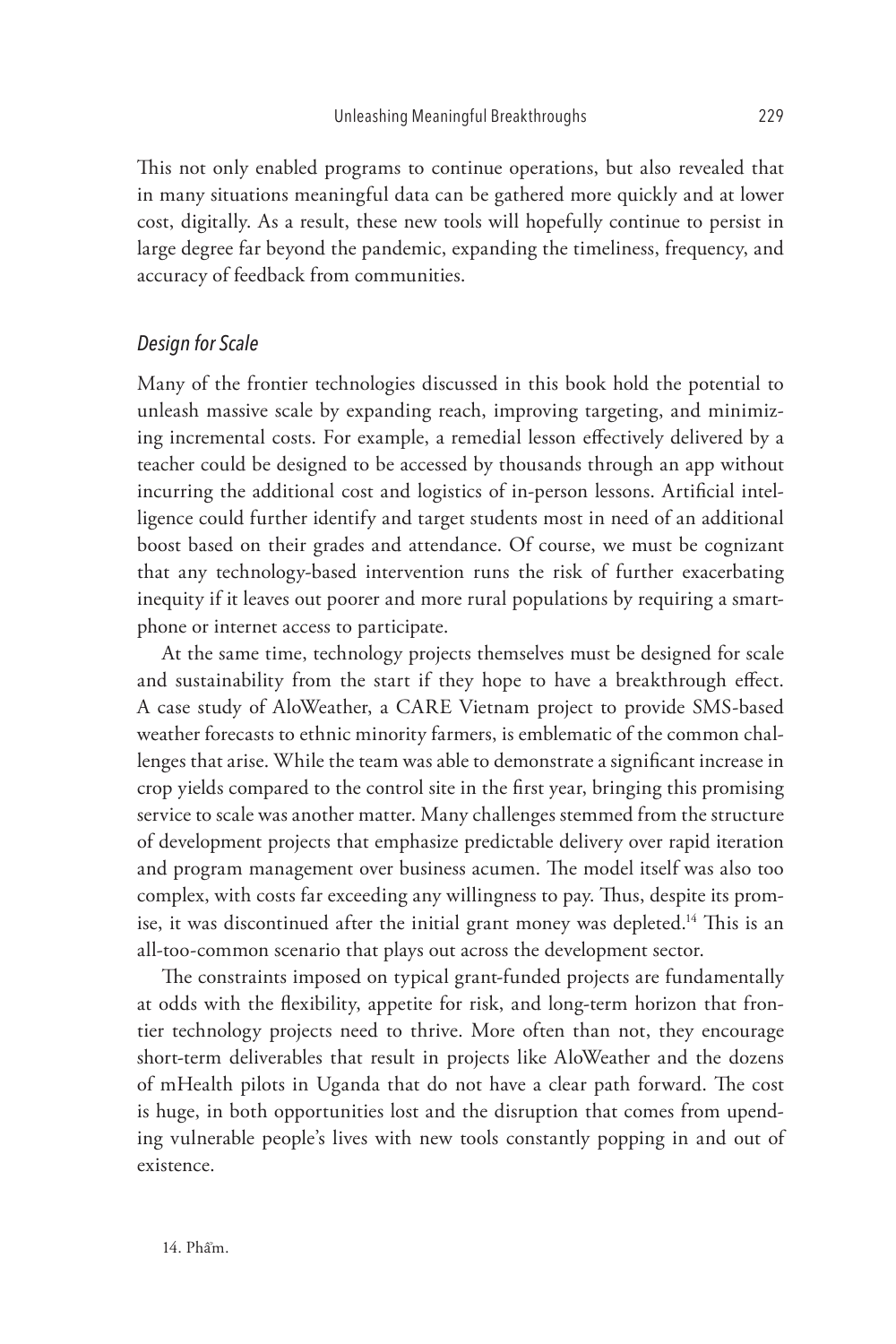# **The Power of Twentieth-Century Solutions**

Over seven hundred years ago, a new technology was invented that has been proven to increase productivity, sustain earning potential, and enhance learning—corrective eyeglasses. Yet an estimated 2.7 billion people who need glasses still do not have them. VisionSpring, a nonprofit social enterprise, was founded with a mission to bridge this gap. To date, it has distributed almost 7 million pairs of eyeglasses and estimates that each US\$1 invested can unlock US\$43 in income earning potential.<sup>15</sup>

There's a tendency in the global development industry to rush toward the next shiny new thing, in search of a silver bullet that will be transformative. Yet, many game-changing advances have, in fact, already been identified, piloted, and shown to be effective. Nevertheless, they have not reached the vast majority of those who stand to benefit. The long, hard slog of scaling best practices for what may seem like last-generation technology is simply not sexy. But, in many cases, it can be the most prudent investment to drive progress.

While frontier technologies may capture the imagination, it is often seemingly prosaic technologies from the twentieth century that, in fact, hold the most potential for improving the lives of the poorest and most vulnerable. The first and overarching goal for the SDGs is to end poverty in all its forms everywhere. Yet, for the over 700 million people—or 10 percent of the world's population—living in extreme poverty on less than US\$1.90 a day,<sup>16</sup> even the most basic technologies may be out of reach. In rich countries like the United States, a new app may be the best way to reach people and improve lives. But in places such as the remote areas of rural Africa, a technology that stretches as far back as the late nineteenth century may, in fact, hold more power.

## *Advantage: Low-Tech*

When the COVID-19 outbreak began spreading across the world, UNESCO turned to community radio to provide lifesaving information to remote and marginalized communities in Ethiopia. Local journalists were kept informed about the latest updates and safety tips through the community radio network, and, in turn, educated their communities.<sup>17</sup> Community radio turned out to be the most effective means of educating the public and reaching millions who would not otherwise have been informed. With the adult literacy rate in Ethiopia estimated

15. VisionSpring. 16. World Bank Group (2020), figure 1.4. 17. UNESCO.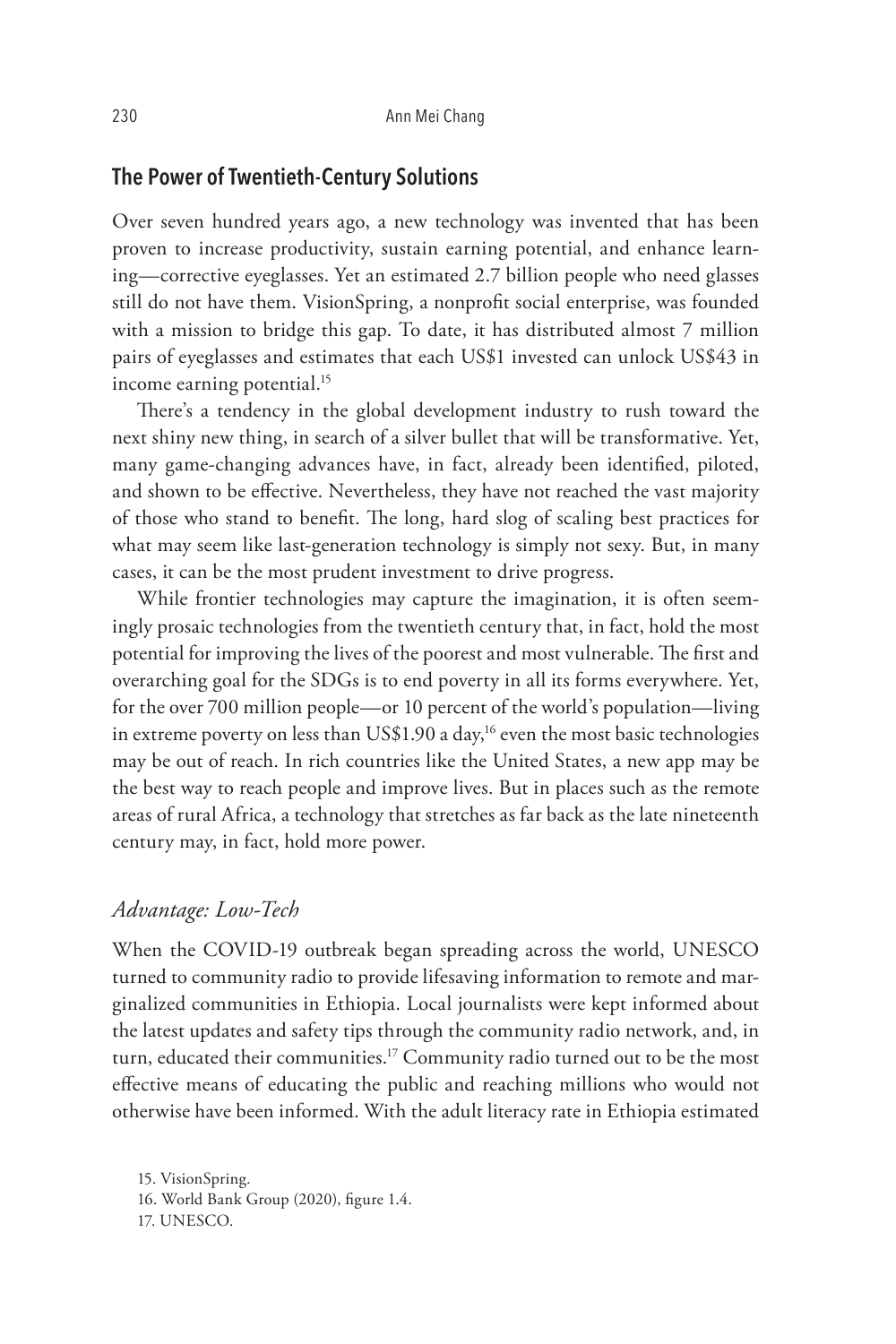at just over 50 percent,<sup>18</sup> written messaging, whether traditional or digital, would have significantly limited reach and comprehension. The ability to broadcast in over thirty local languages through the voices of known and trusted community members made this channel particularly effective.

Despite the proliferation of digital technologies over the past decade, radio remains "by far the dominant mass medium in Africa."19 Beyond moments of crisis, community radio has been successfully leveraged by numerous organizations as a channel to expand education, dispel dangerous rumors, empower women, discuss health issues, share farming techniques, and beyond—in a format that is broadly accessible to all.<sup>20</sup> Efforts to transform the lives of the most vulnerable must consider the real limitations and constraints of both individuals and infrastructure, which can often point toward low-tech options such as radio, TV, or voice calls.

Long-standing does not necessarily mean staid. Although radio broadcasting has been around for over a century, organizations like Farm Radio International are continuing to innovate with both new programming formats to better engage key audiences and multimodal services that leverage mobile phones to create a two-way communication channel. And traditional technologies can be combined with new advances to bring together the advantages of each. For example, to support households affected by COVID-19, GiveDirectly worked with the government of Togo to get the message out through radio broadcasts, enable signups via SMS, and target aid to the poorest recipients using machine learning analysis of satellite photos and cellphone data.<sup>21</sup>

## *The Explosion of Mobile Devices*

Around the turn of the twenty-first century, mobile phones began to proliferate exponentially across developing countries. As of 2016, even among the poorest 20 percent of households, nearly 70 percent had a mobile phone—more than those who had toilets, clean water, or electricity.<sup>22</sup> This simple device continues to offer an unprecedented opportunity to directly reach the poorest and most disadvantaged with valuable information and services.

IVR, SMS, and Unstructured Supplementary Service Data (USSD) are available on even the most basic feature phones as channels for communications. While SMS campaigns may seem simpler and, in some cases, cheaper, IVR can

21. Simonite.

<sup>18.</sup> UNESCO Institute of Statistics.

<sup>19.</sup> Madomombe.

<sup>20.</sup> Ibid.

<sup>22.</sup> World Bank Group (2016), figure O.4.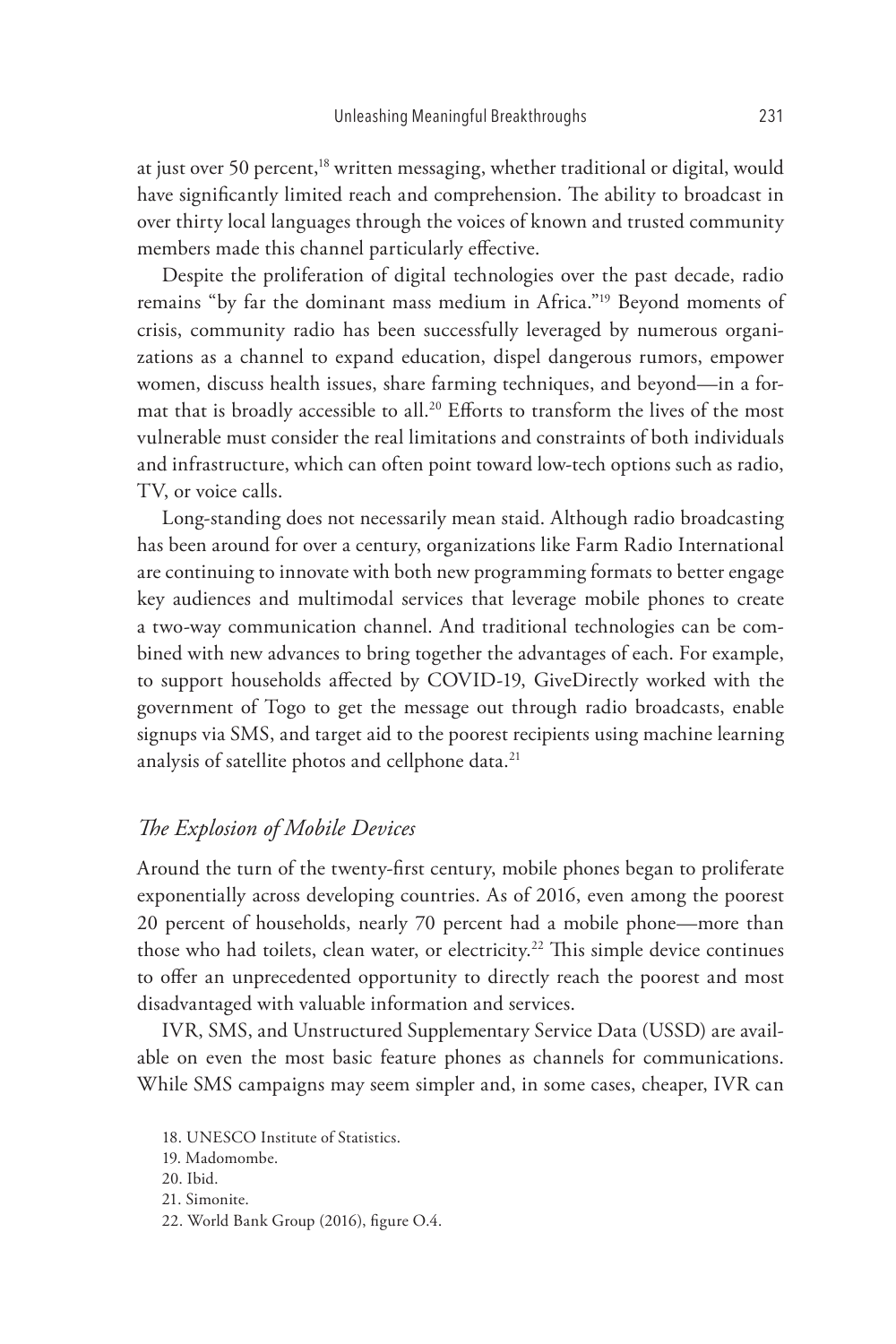hold substantial advantages when attempting to reach the most marginalized populations. To start, with literacy rates in the least developed countries estimated at under 70 percent,<sup>23</sup> text-based messages can leave out many of those in need, particularly women and girls. An audio format also allows for richer, more engaging messages, including music, intonation, and multiple voices. And, for two-way interactive services, studies have shown a higher overall response rate and lower cost per interaction for IVR compared to SMS.<sup>24</sup>

Numerous services have shown they can make a meaningful difference across most of the SDGs by leveraging basic feature phone technologies. Some examples include agriculture (SDG 2), where SMS and IVR have been shown to be effective as a more scalable way to improve fertilizer usage, relieving the pressure on overburdened agricultural extension workers.25 In health (SDG 3), MomConnect has been integrated into South Africa's healthcare system and reaches over 3 million women, with participants more likely to participate in antenatal visits, postnatal visits, and recommended vaccinations.<sup>26, 27</sup> In education (SDG 4), Eneza Education supplements government curriculum with SMS-based access to tutorials, quizzes, and support from teachers—with students scoring 22 percent higher on national tests.28 VIAMO's Calling All Women program is using IVR to improve digital and financial literacy for women (SDG 5) in Tanzania and Pakistan.29 The list goes on. Yet, despite low costs, high accessibility, and evidence of impact, most reach only a small fraction of those who stand to benefit. Investments to scale such simple but effective solutions through broader government adoption or sustainable business models could likely make a bigger difference than launching yet another pilot based on cutting-edge technology that may be expensive, unproven, and difficult to access.

#### *Expanding Internet Access*

The COVID-19 pandemic shone a light on how crucial internet access has become in the digital age. During lockdowns, those who were not online were shut out from participation in online education, virtual work, telehealth, and the digital economy. The internet is no longer a luxury, and has become as essential to a thriving community as food, water, energy, healthcare, and education.

23. World Health Organization. 24. Hortinela. 25. Singh, Jalote, and Adlakha. 26. Coleman and others. 27. 1 World Connected. 28. Dalal. 29. USAID.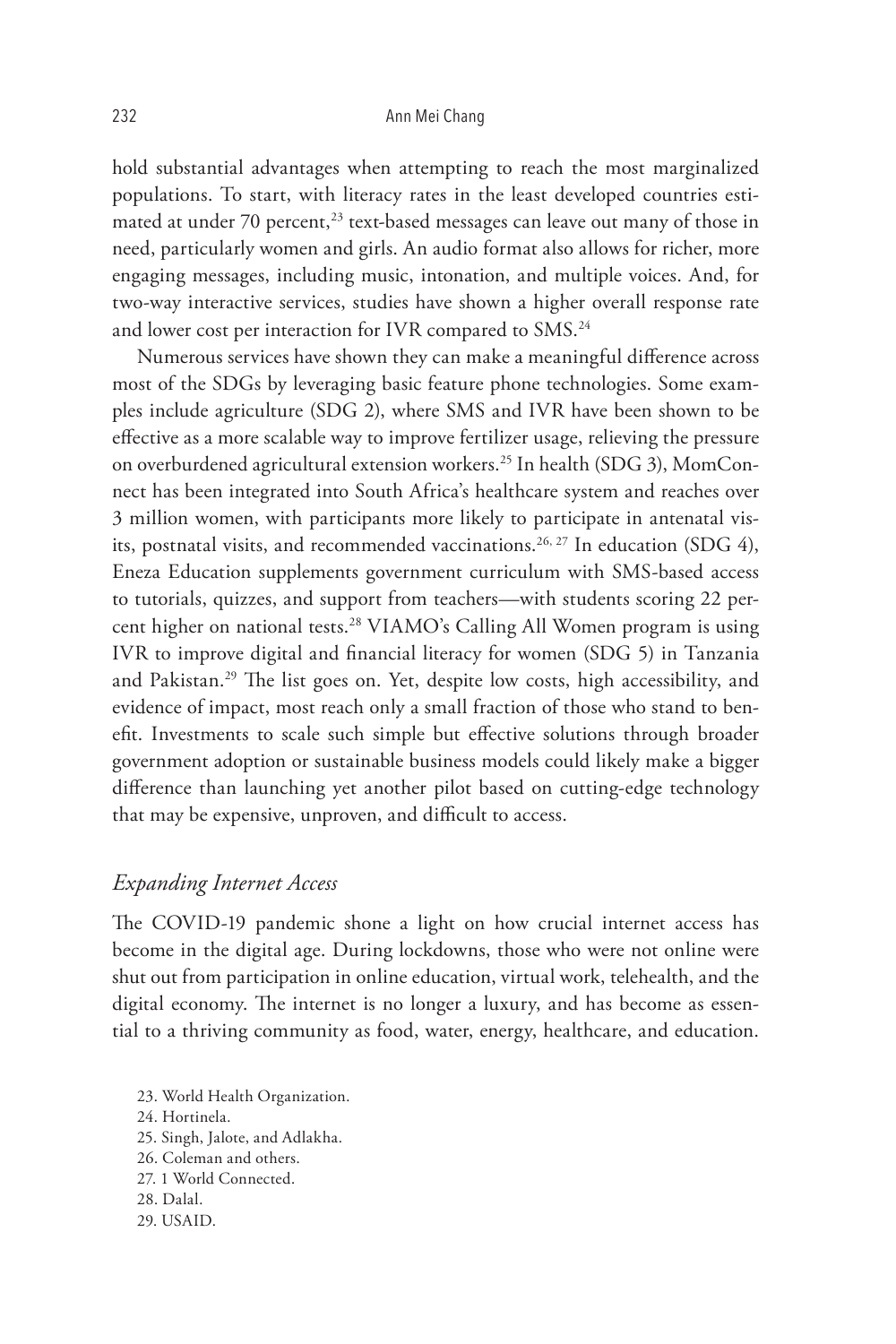Expanding connectivity will not only help lift households out of poverty, but also drive economic growth. Progress toward nearly all of the SDGs could be significantly boosted by connecting far more of the global population.

Although the internet first came to life in 1983, it has yet to reach 40 percent of the world's population. This gap is by far the greatest in Africa, with an estimated 60 percent of the population still unconnected as of 2020.<sup>30</sup> A disproportionate number of the unconnected are poor, rural, women, or all of the above. The gender gap in mobile internet usage is 51 percent in South Asia and 37 percent in Sub-Saharan Africa.31 For already marginalized populations, being cut off from the digital world only further exacerbates existing inequities.

While many of the most prominent initiatives to bridge the digital divide have focused on building new infrastructure to expand last-mile connectivity, the reality is that approximately 85 percent of the world's population is already covered by existing broadband networks.<sup>32</sup> Expanding coverage remains important, but the larger barrier is a "usage gap" driven by a lack of affordability, digital literacy, and relevant content. Addressing these gaps also happens to be far less expensive than digging trenches, laying cables, and erecting cellular towers.

Across Africa, 1 GB of data costs 7.12 percent of the average monthly salary.<sup>33</sup> While internet access has become increasingly affordable, in many low- and middle-income countries costs remain artificially inflated. This is often a result of poor policies and regulations that have allowed rent-seeking behavior due to weak market competition at various stages of service delivery. Other inefficiencies, such as limited sharing of infrastructure among telecom providers, result in higher than necessary operating costs. Encouraging host country governments to create a conducive enabling environment can make this foundational technology more accessible to all.

Beyond the supply side, weak demand is also a significant and underattended factor that limits connectivity. Those who are functionally illiterate or lack basic digital skills are unable to make effective use of many online resources, even where coverage exists. While numerous aid projects, including by tech corporations, have offered various training programs, they have generally amounted to subscale one-offs that are tackling an important need but reaching only a tiny fraction of the population. Digital literacy should be treated more holistically, in line with basic literacy, as part of the core education system. Finally, ability makes usage possible, but relevancy drives it. Content must be accessible and

<sup>30.</sup> Internet World Stats.

<sup>31.</sup> GSMA Connected Women.

<sup>32.</sup> International Telecommunications Union.

<sup>33.</sup> Alliance for Affordable Internet.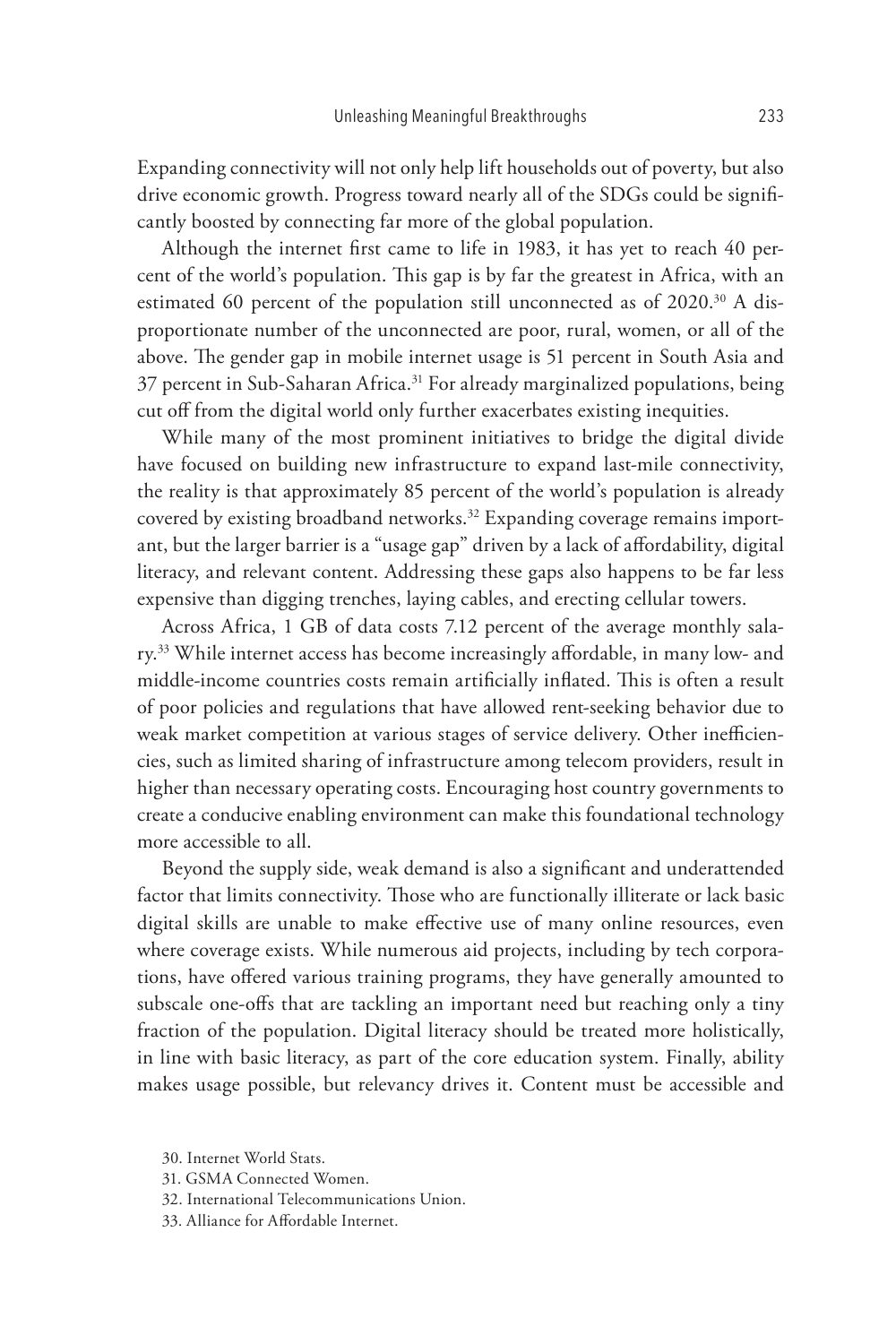compelling, available in local languages, including local businesses and events, covering local news and interests. Despite well-meaning programs that aim to engage the unconnected with development-related content on health, education, or agriculture, it is social media platforms (such as WhatsApp, Facebook, and YouTube) that are by far the most powerful forces driving people online. No different from the historical trends for internet adoption in high-income countries, it is the core human desire to connect and be entertained that is, in fact, the most compelling "killer app."

# **Financing Breakthroughs**

Funders—whether bilateral/multilateral aid agencies, foundations, impact investors, or governments themselves—play an outsized role in creating the incentives for what and how investments are made in global development. Their collective desire for immediate, tangible results can favor proven end-solutions over more ambitious innovations or invisible enabling infrastructure. Yet, given their potential to reward smart risk-taking as well as invest in public goods that can smooth the introduction of new technologies, donors are in a unique position to fuel breakthroughs.

#### *Incentivize Smart Risks*

To fully unleash the promise of frontier technologies for sustainable development, new funding mechanisms and modalities are needed. While the detailed designs, workplans, and budgets required by traditional grants are effective at ensuring predictability and compliance for well-understood interventions in a stable environment, they are simply not fit for purpose when seeking breakthroughs—which, by definition, requires stepping into the unknown. In fact, such funding encourages quick and shallow wins that are unlikely to meaningfully move the needle on the SDGs. The only way to potentially bridge the huge gaps that remain is with bolder, more ambitious efforts that will inherently entail some risk.

Effective funding for breakthroughs should do three things: encourage smart risk-taking, provide abundant flexibility to learn and adapt, and incentivize delivery of outsized results. At the USAID Global Development Lab, we piloted several grant mechanisms along these lines. Prize awards, such as the DESAL Prize and the Global LEAP Off-Grid Refrigerator Competition, specify predetermined performance criteria for a desired advancement. The incentive to explore beyond the limitations of existing solutions is a perfect opening to consider frontier technologies. Similarly, challenge competitions shine a light more broadly on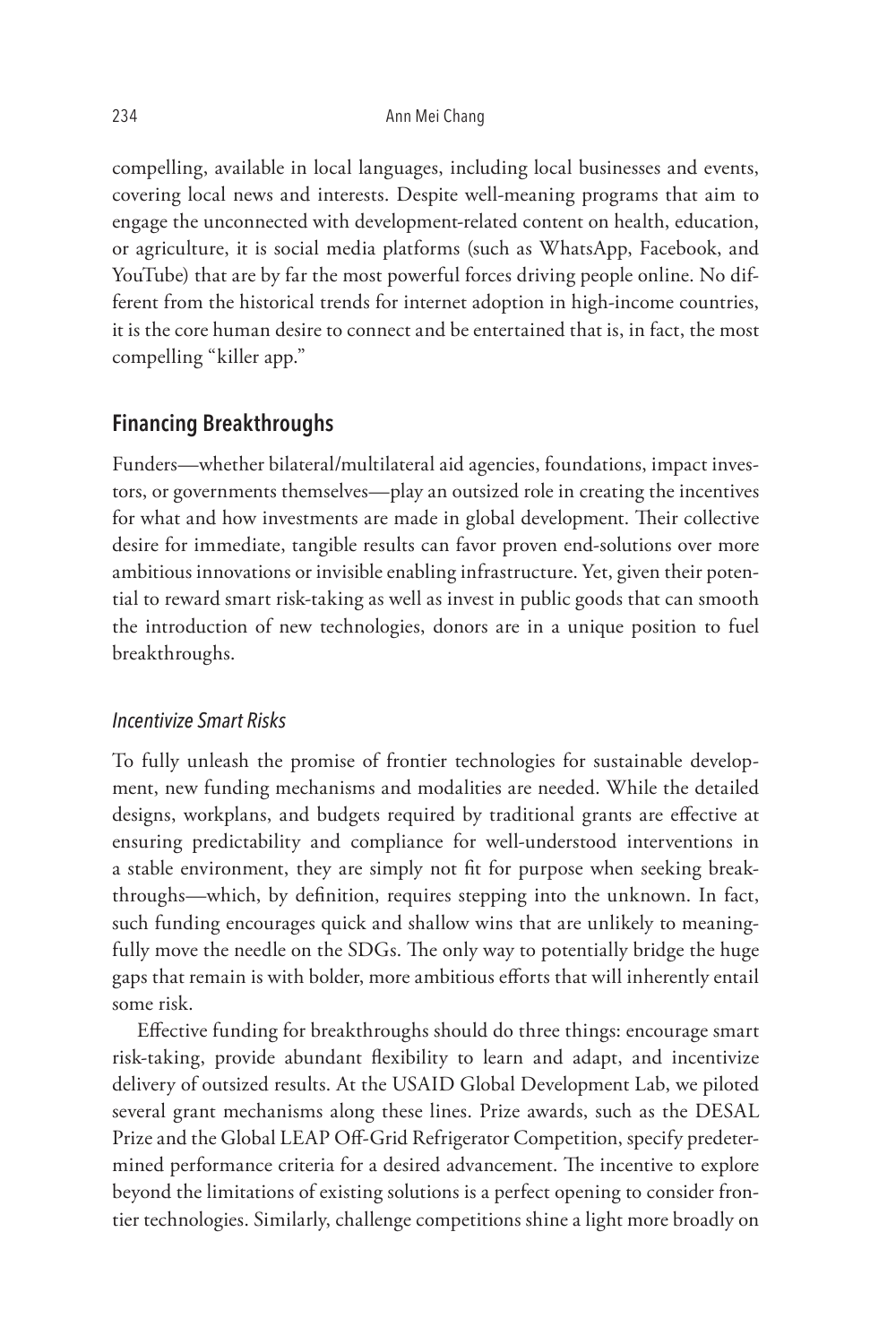one or more areas of need in search of better solutions. To date, USAID and its partners have launched ten Grand Challenges for Development on issues ranging from education and agriculture to combating Ebola and Zika. Another approach to manage risk and reward success is tiered, evidence-based funding. Modeled after venture capital, Development Innovation Ventures (DIV) was envisioned by Nobel laureate Michael Kremer as a way to test and scale breakthrough solutions for global poverty.

The first organization to receive all three award tiers from DIV was Off Grid Electric (now ZOLA Electric), a home solar company in Tanzania that was among the pioneers of a pay-as-you-go business model powered by mobile money. An initial US\$100,000 grant fueled its early tests of this innovative, and as yet unproven approach and technology. After successfully validating their model, a second-tier grant of US\$1 million helped Zola build the infrastructure required to become fully operational. Finally, a US\$5 million grant enabled it to scale by catalyzing US\$40 million in private debt to serve as working capital. Where a traditional development program might have simply distributed a limited number of solar panels to those in need, the innovation-oriented nature of the DIV awards resulted in a valuable technological advance along with a sustainable and scalable business model. A 2020 survey of the burgeoning off-grid energy sector found that 88 percent of customers reported a positive difference in their families' lives, 20 percent have been able to generate additional income, and the overall use of polluting and dangerous fuels such as kerosene has dropped.<sup>34</sup>

### *The Tragedy of the Commons*

In order for technological advances to fully realize their potential to address development challenges, investments are needed not only in the solutions themselves, but also the underlying infrastructure and platforms that can accelerate their development and adoption. Witness the breathtaking pace of progress in Silicon Valley, which is built on the back of powerful platforms that make creating a new, innovative solution far, far easier. Android and iOS include rich toolkits upon which a mobile app can be easily built. Facebook's social graph allows a new offering to plug into a thriving community. Google Maps powers many location-based services. And, with Amazon Web Services, a startup no longer has to set up and manage their own server cluster. The presence of such robust building blocks has lowered the barrier to entry for innovation and unleashed creativity by empowering anyone with a promising idea to spend the vast majority of time creating their unique value add, and a relatively small amount building

34. Harrison and others.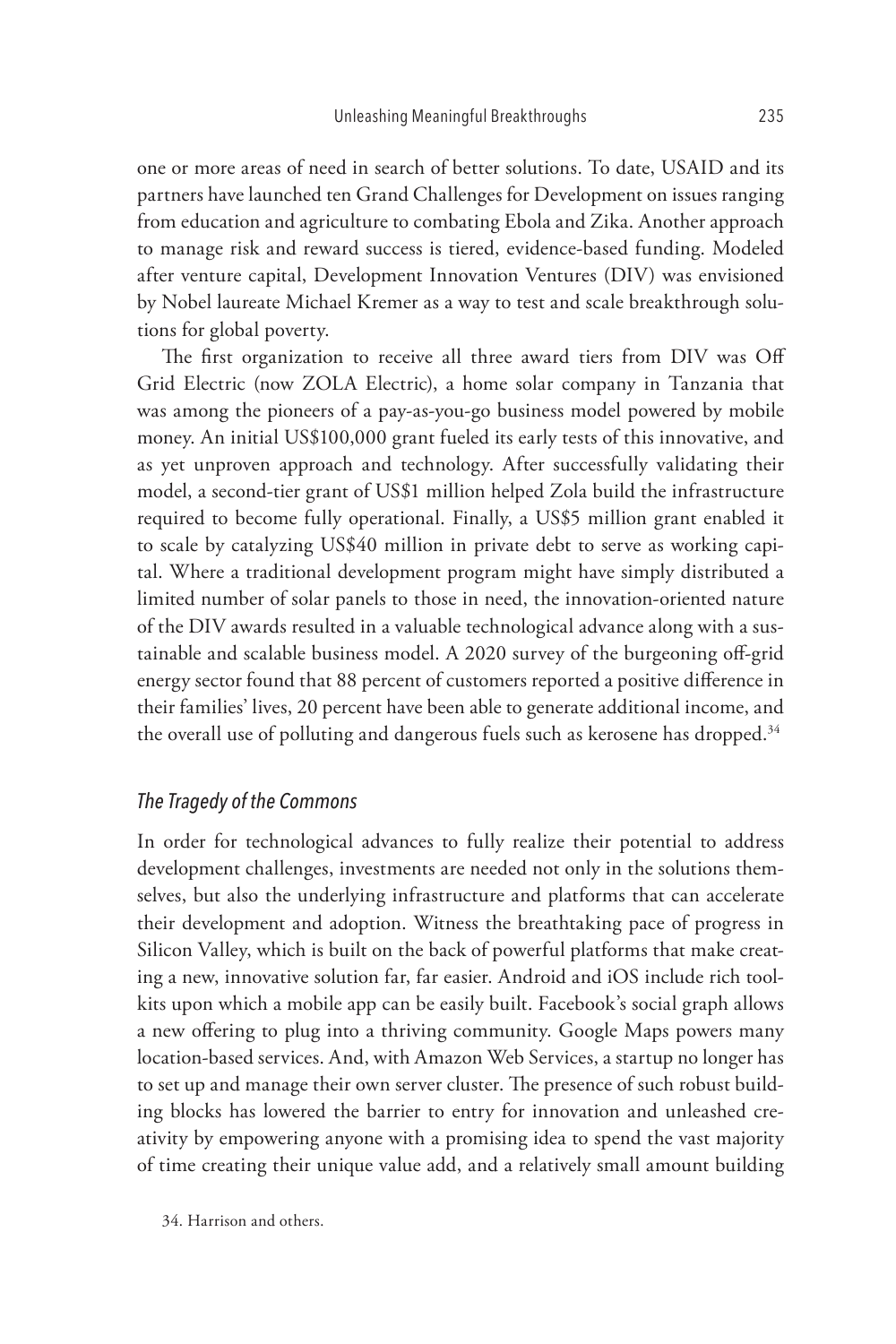the underlying scaffolding. On top of that, market forces in the ecosystem are aligned with these benefits, richly rewarding successful platform providers.

In contrast, the vast majority of investments in digital development have been focused on building end-to-end solutions rather than enabling platforms. Donors and developers alike are motivated to seek immediate and tangible benefit to real people that will result in compelling stories of lives changed. Abstract concepts like "enabling infrastructure" generate neither financial returns nor easily attributable impact. To make matters worse, there is little incentive to build on top of the platforms that do exist—less work means a smaller grant and less overhead to keep the doors open. The result is that many technology-based projects end up spending much of their effort reinventing the wheel and only a small amount on their unique value add. The duplication of effort is astounding. In one major funder's recent call for proposals related to digital inclusion, half of the applications suggested building a custom IVR system as part of their program. When so much of the investment in frontier technologies is duplicative, the overall pace of progress suffers.

Prioritizing public goods is a challenge across the development sector, but holds particularly powerful upsides when it comes to technology. For instance, in 2002, a U.K. Department for International Development (DFID) £1 million matching grant led to the creation of M-Pesa, a mobile money service that now reaches 96 percent of households in Kenya. M-Pesa also underpins numerous transformative services such as low-cost digital savings, loans, insurance, and pay-as-you-go solar. Another powerful example is India's Aadhaar program, the world's largest biometric digital identity system, which has enrolled over 99 percent of the adult population. The existence of a unique ID has enabled many participants to access basic banking for the first time, companies and nonprofit organizations to roll out a vast array of new innovations, and the government to save over US\$10 billion through better targeting and reduced waste.<sup>35</sup> Alas, these frequently cited platforms are the exception, not the rule.

We will be better positioned to capitalize on breakthroughs if collaboration and the commons are prioritized—particularly by funders. In recognition of this need, a number of major institutional donors came together to launch the Digital Impact Alliance (DIAL) in 2015. It has gone on to invest in open-source platforms, disseminating best practices, and research into burgeoning fields such as data analytics, responsible data, and innovative finance. Far greater investments in both developing and utilizing common infrastructure, platforms, and toolkits will be needed to lay the groundwork to unleash the potential of technology for development.

35. Perrigo.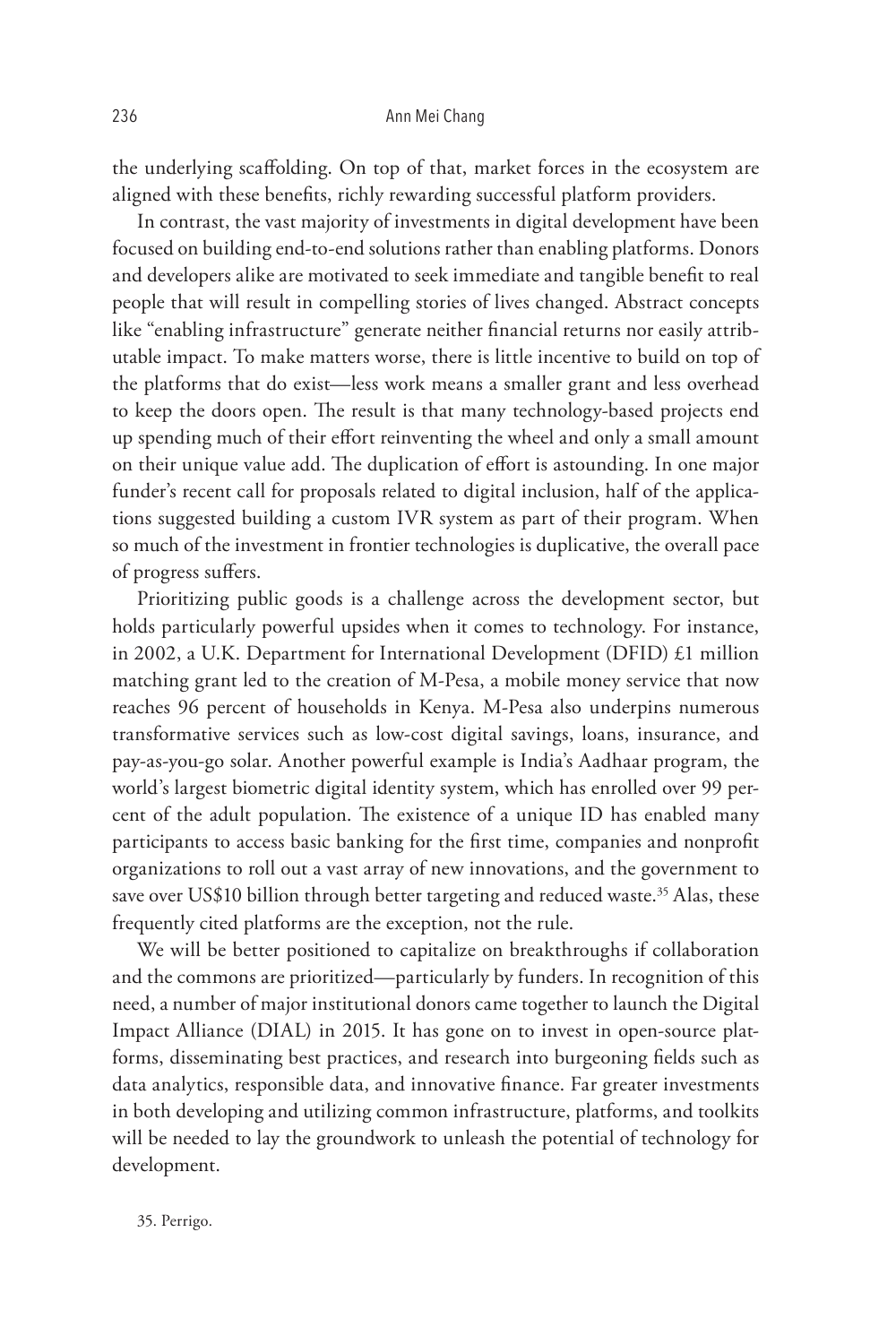# **Conclusion**

The enormous potential for technology to accelerate our progress toward achieving the Sustainable Development Goals is indisputable. Technology is a powerful amplifier that can unlock impact, insights, and far greater reach. However, to achieve more meaningful breakthroughs, we need to focus more on the "how" than the "what," and avoid deploying the latest technology for technology's sake. This requires a shift in approach by both solution providers and funders to utilize sound design methodologies, leverage appropriate technology whether old or new, and take smart risks to seek out the transformative breakthroughs that are needed while remaining humble to the inherent uncertainties. Given the significant gap that remains between our current trajectory and our goals for 2030, we must quickly move beyond both traditional interventions and the hype of frontier technologies if we are to succeed in delivering real change.

# **References**

- 1 World Connected. 2020. "MomConnect," September 1, http://1worldconnected.org/ project/africa\_health\_momconnectsouthafrica/.
- Alliance for Affordable Internet. 2019. *2019 Affordability Report*. http://a4ai.org/ affordability-report/report/2019/.
- Burg, John, Christine Murphy, and Jean Paul Pétraud. 2018. "Blockchain for International Development: Using a Learning Agenda to Address Knowledge Gaps," MERL Tech, September 7, 2018, http://merltech.org/blockchain-for-international -development-using-a-learning-agenda-to-address-knowledge-gaps/.
- Coleman, Jesse, and others. 2020. "Evaluating the Effect of Maternal mHealth Text Messages on Uptake of Maternal and Child Health Care Services in South Africa: A Multicentre Cohort Intervention Study." *Reproductive Health,* vol. 17, no. 1, 160.
- Dalal, Ami. 2019. "Why We Invested: Eneza Education," FINCA Ventures, March 18, https://medium.com/finca-ventures/why-we-invested-eneza-education -2089a9db4d43.
- Emeana, Ezinne M., Liz Trenchard, and Katharina Dehnen-Schmutz. 2020. "The Revolution of Mobile Phone-Enabled Services for Agricultural Development (m-Agri Services) in Africa: The Challenges for Sustainability." *Sustainability,* vol. 12, no. 2, 485.
- GSMA Connected Women. 2020. *The Mobile Gender Gap Report 2020*, GSM Association.
- Harrison, Kat and others. 2020. "Why Off-Grid Energy Matters," 60 Decibels, February, https://60decibels.com/user/pages/energy-report/60%20Decibels%20-% 20Why%20Off-Grid%20Energy%20Matters.pdf.
- Hortinela, Christine. 2017. "Comparing the Benefits of Automated Phone Calls (IVR) versus SMS Campaigns," engageSpark blog, May 22, www.engagespark.com/blog/ blogcomparing-benefits-automated-phone-calls-ivr-versus-sms-campaigns/.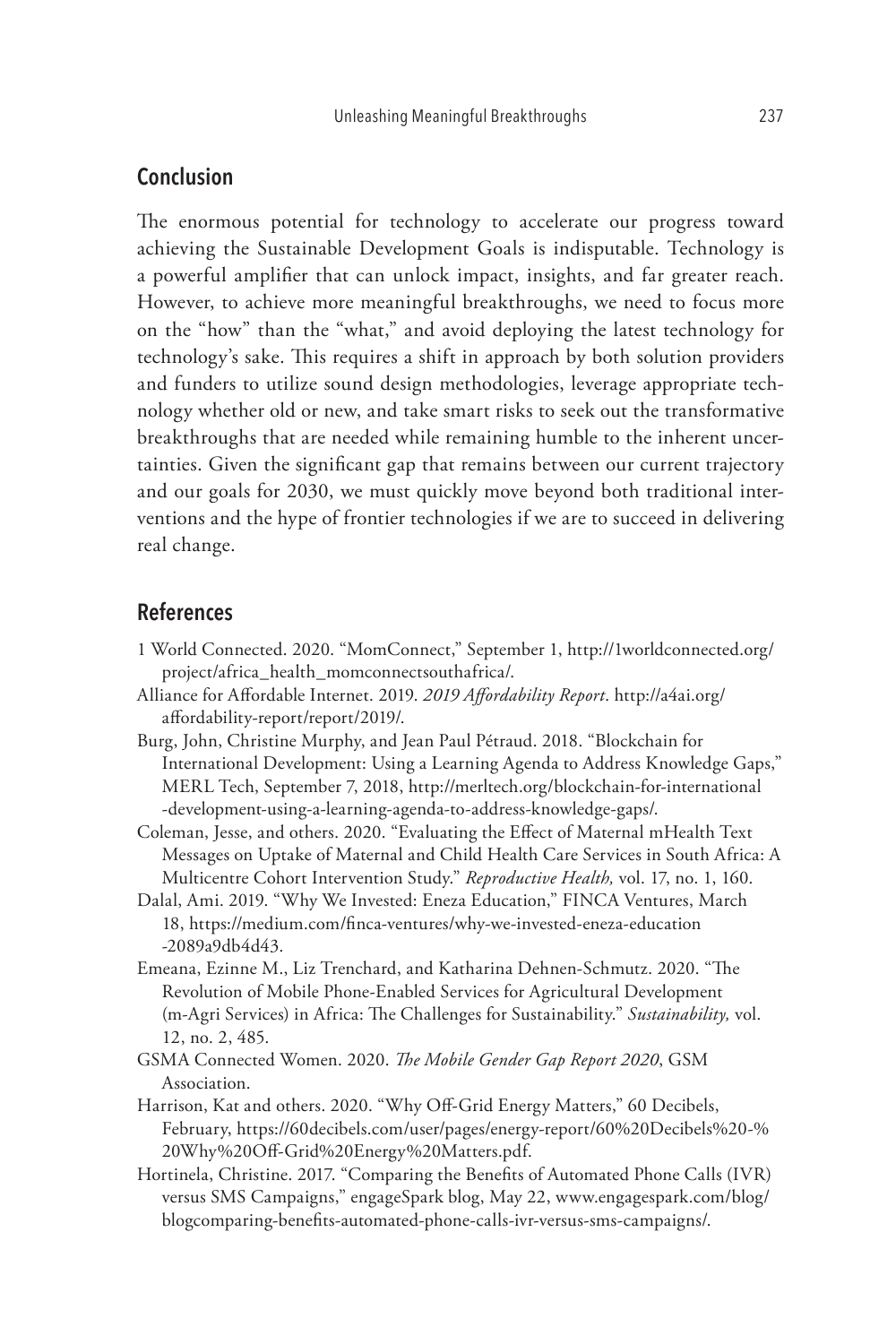#### 238 Ann Mei Chang

International Development Innovation Alliance (IDIA). 2019. *Development Innovation Principles in Practice*. Report.

International Telecommunications Union. 2020. "Connecting Humanity: Assessing Investment Needs of Connecting Humanity to the Internet by 2030." ITU Publications.

Internet World Stats. 2021. www.internetworldstats.com/stats1.htm.

- Madomombe, Itai. 2005. "Community Radio: A Voice for the Poor," Africa Renewal, July, www.un.org/africarenewal/magazine/july-2005/community-radio-voice-poor.
- McCann, David. 2012. "A Ugandan mHealth Moratorium Is a Good Thing," ICTworks, February 22, www.ictworks.org/ugandan-mhealth-moratorium-good -thing/.
- Peixoto, Tiago, and Micha L. Sifry. 2017. *Civic Tech in the Global South.* Washington, D.C.: World Bank and Personal Democracy Press.
- Perrigo, Billy. 2018. "India Has Been Collecting Eye Scans and Fingerprint Records from Every Citizen. Here's What to Know," *TIME*, September 28.
- Phẩm, Ấn. 2020. "Scale, Design, and Follow Through: Lessons on Moving from a Development Project to a Business in Vietnam's AloWeather Project," CARE International in Vietnam, www.care.org.vn/project/scale-design-and-follow -through-lessons-on-moving-from-a-development-project-to-a-business-in-vietnams -aloweather-project/.
- Principles for Digital Development. 2017. http://digitalprinciples.org/.
- Rehman, Hira Hafeez ur. 2020. "UNICEF's U-Report Reaches 10 Million Young People," UNICEF, March 27, www.unicef.org/innovation/stories/unicefs-u-report -reaches-10-million-young-people.
- Simonite, Tom. 2020. "A Clever Strategy to Distribute COVID Aid—With Satellite Data," *Wired*, December 17.
- Singh, Rupika, Sumedha Jalote, and Raghav Adlakha. 2019. "When Is the Best Time to Send IVR and SMS Messages to Farmers?" ICTworks, July 24, www.ictworks.org/ send-ivr-sms-messages-farmers/.

Starr, Michelle. 2014. "Power-Generating Soccer Ball Fails Dismally," CNet, April 22, www.cnet.com/news/power-generating-soccer-ball-fails-dismally/.

- Stellar, Daniel. 2010. "The PlayPump: What Went Wrong?" State of the Planet (Earth Institute, Columbia University), July 1, https://blogs.ei.columbia.edu/2010/07/01/ the-playpump-what-went-wrong/.
- Sterling, S. Revi. 2020. "Global Broadband and Innovations Alliance What's Next," NetHope, September, https://solutionscenter.nethope.org/assets/collaterals/Whats\_ Next\_-\_Closing\_the\_Gender\_Digital\_Divide.pdf.
- Toyama, Kentaro. 2015. *Geek Heresy: Rescuing Social Change from the Cult of Technology*. PublicAffairs.
- UNESCO. 2020. "Fostering Access to Health Information on COVID 19 through Community Radio," September 21, https://en.unesco.org/news/fostering-access -health-information-covid-19-through-community-radio.
- UNESCO Institute of Statistics. 2021. http://uis.unesco.org/en/country/et.
- Unwin, Tim. 2017. *Reclaiming Information and Communication Technologies for Development.* Oxford University Press.
- USAID. 2020. "Viamo," February 12, www.usaid.gov/wcc/round-1/viamo.
- VisionSpring. 2021. http://visionspring.org/why-eyeglasses.